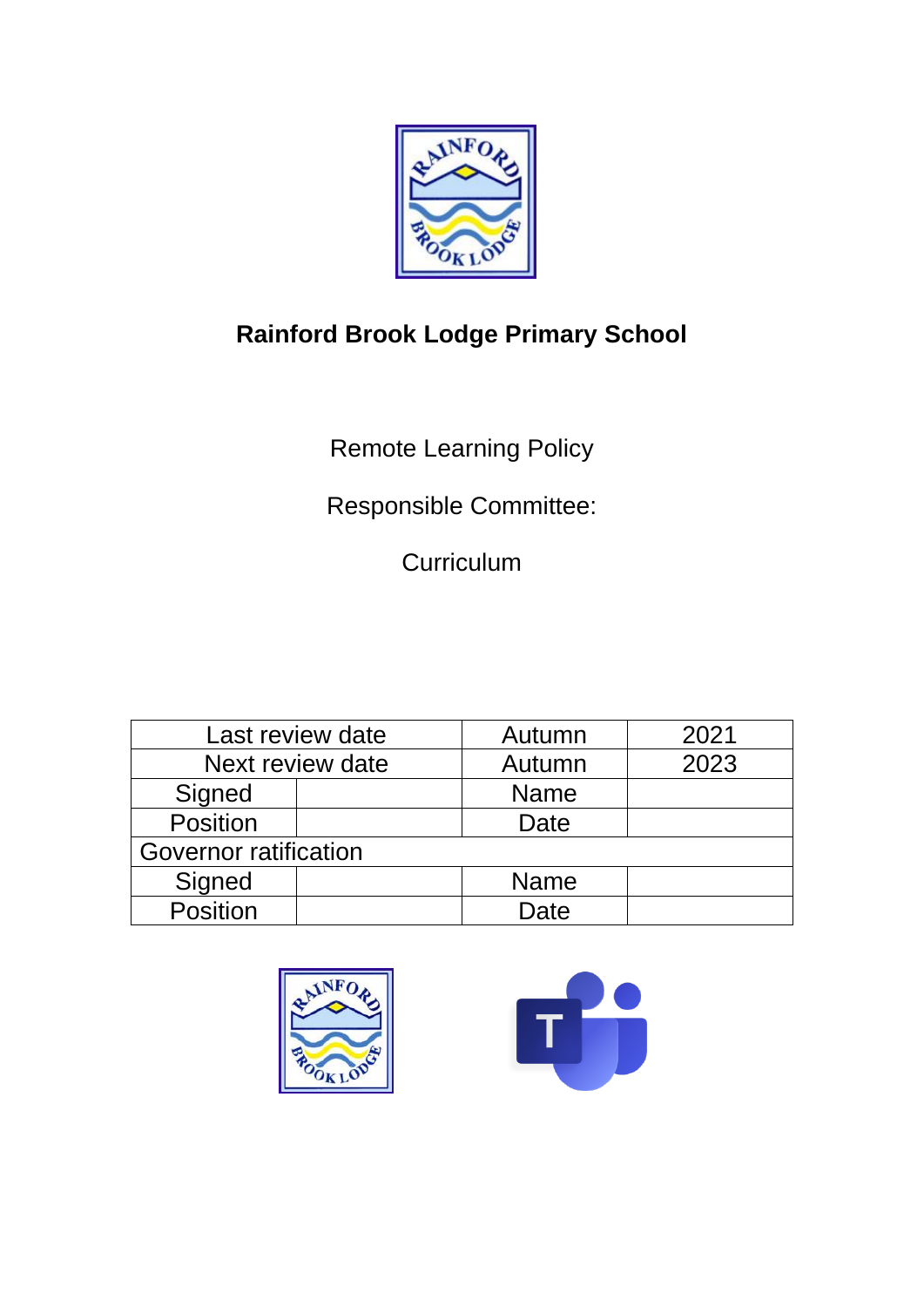#### **Convention on the Rights of the Child Article 29**

Children's education should develop each child's personality, talents and abilities to the fullest. It should encourage children to respect others' human rights and their own and other cultures.

#### **What is Microsoft TEAMs?**

Microsoft Teams is a GDPR compliant digital hub that brings conversations, content, assignments, and apps together in one place, this allows teachers to create learning environments, build collaborative classrooms, connect in professional learning community, and connect with colleagues remotely.

Within Microsoft Teams, staff can converse with children through a class conversation. This is fully visible at all times by all members of the class 'TEAM'. 1-1 discussions between a class teacher or another child will be disabled from the application to avoid any safeguarding issues. These conversations are also stored centrally at St. Helens Council and can be reviewed if and when a need arises.

Staff and children can share files and websites and distribute and grade 'assignments'. In addition, quizzes can be set. This allows teachers upload pre-recorded lessons and provide effective and timely feedback. School administrators and staff can also stay up-to-date and collaborate with each other. These TEAMs can be used for announcements and topical conversations. Staff can share instructional material using these professional learning communities.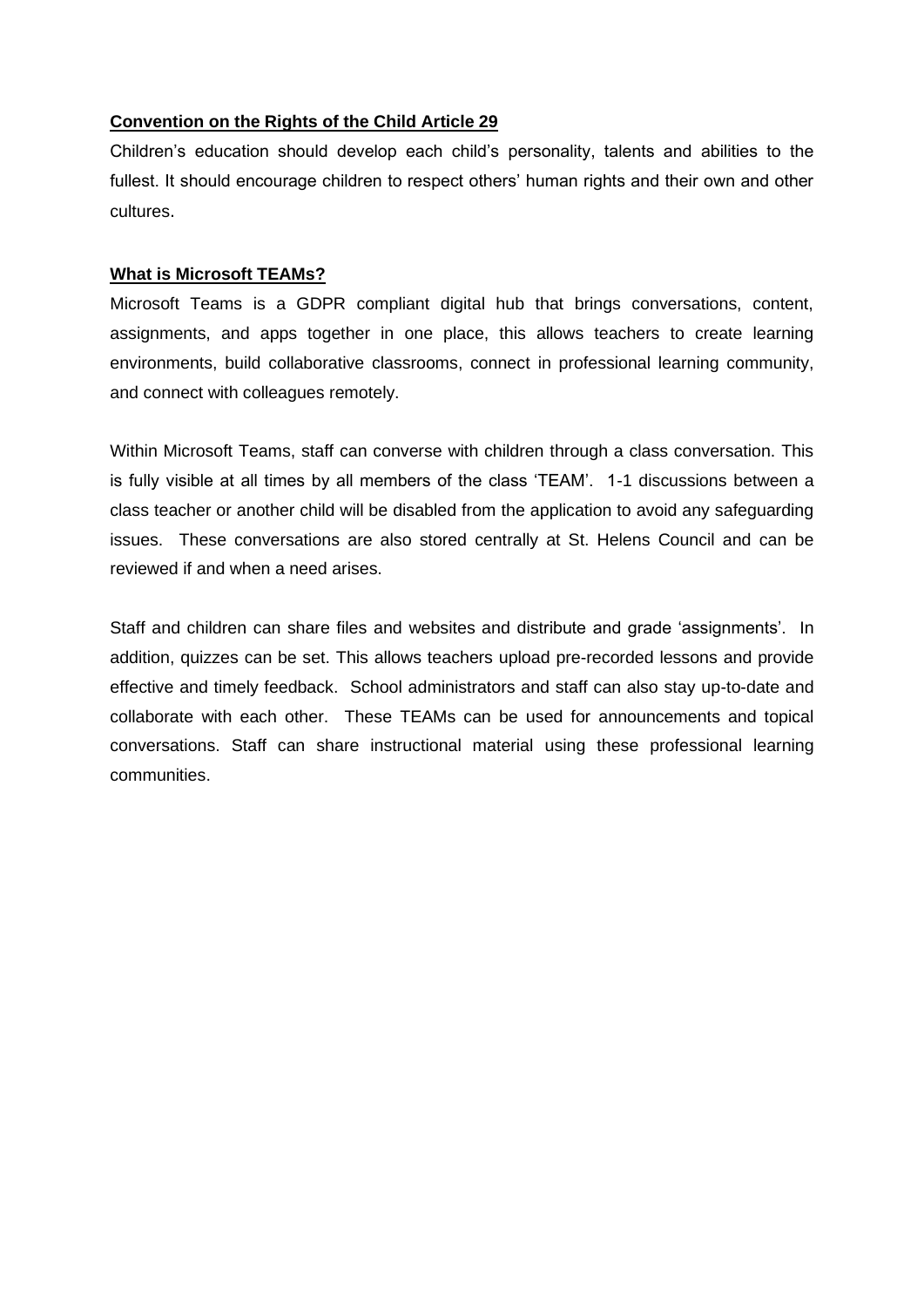#### **User accounts, licences and security:**

For security reasons, children have been disabled from viewing the global directory of St. Helens staff normally available through Microsoft TEAMs. This is to ensure children cannot send emails or obtain addresses of St. Helens staff across the authority; this protects the security of both the member of staff and the child.

Children will not be able to view or comment on any TEAMs other than the cohort TEAM that they have been assigned to. They will also not be able to create their own TEAMs, becoming an owner, and invite members to a TEAM that they have created. This is to ensure all TEAMs can be monitored and overseen by the class teacher, the Head Teacher (Mr Reece), Deputy Head Teacher (Mrs Hodkinson) and Computing lead (Mr Moore) as well as St. Helens council filtering system.

Microsoft TEAMs uses Microsoft 365 capabilities to authenticate users and provide services. Staff and children have identities established to facilitate collaboration. However, all usernames are consistent with a child's initials and not their full name. Passwords are initially set to the child's date of birth, but children are requested to change their password to something unique and secure to them.

• Usernames: Will take the format of 'rbl-year of entry-initials and no.1' followed by @sthelens.org.uk. For example, John Smith, who attends Rainford Brook Lodge Year 3 class, would have the username rbl-16-js1@sthelens.org.uk. Some children who have the same initials as another child in their class will end their username with 2.

• Passwords: Children's passwords are initially set to their date of birth so that they are memorable and unique. For example, a child born on 27th February 2014 will have the password 27-Feb-14. Children are advised to change their password, so it is personal. In order to do this, they have been advised to access the St. Helens self-service portal. Here the child will be asked to enter a phone number or email address (Parents) were a verification code can be sent to reset their password. We have advised children that the password they create should be 6 or more characters containing upper, lower case letters and numbers for security purposes. Children and parents are also supplied with this link to explain the process further.

**[https://www.sthelens.org.uk/media/1544/st-helens-schools-ict-support-self-service](https://www.sthelens.org.uk/media/1544/st-helens-schools-ict-support-self-service-passwordreset.pdf)[passwordreset.pdf](https://www.sthelens.org.uk/media/1544/st-helens-schools-ict-support-self-service-passwordreset.pdf)**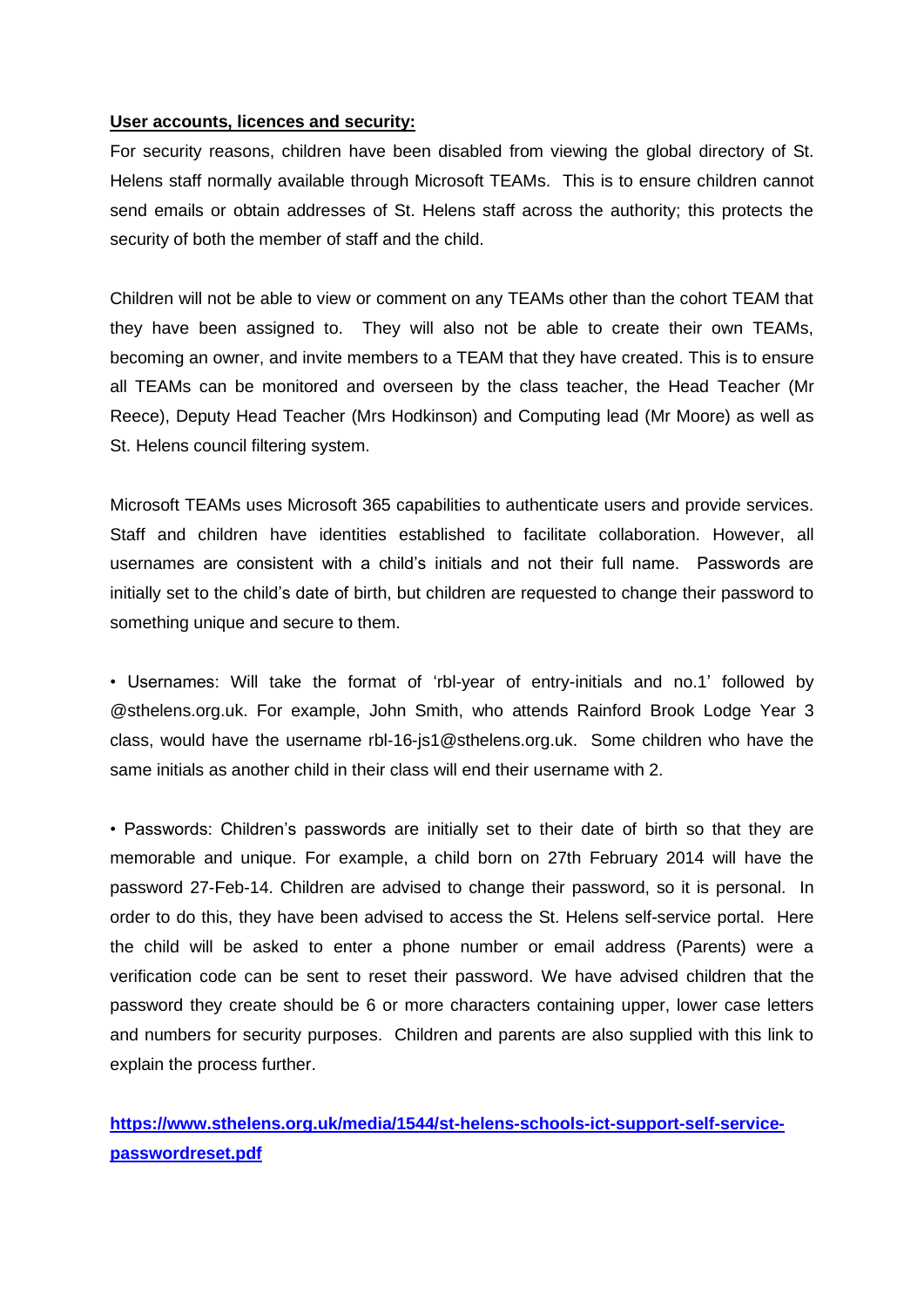Microsoft Teams is included in Office 365 A3, which is free for educational institutions. This account also gives the children the opportunity to download the TEAMs app to their desktop or smart phone for ease of access. All children and staff have been allocated a 365 account by St. Helens Council IT department.

#### **Rationale:**

At Rainford Brook Lodge, we want MAGIC children. Even through the difficult times when children are unable to attend school due to closures, we are committed to providing remote learning opportunities to deliver a coherent range of curricular experiences. The policy outlined here reflects a clear commitment to reinforce skills and give pupils access to learning activities which will meet their needs, building upon prior learning.

#### **Our Aims are:**

- To have structured opportunities to connect with learners across the school week.
- To provide continuity of learning and skills development.
- To ensure planning for opportunities for pupil achievement and attainment.
- To ensure we give opportunities for every child and that all children are safe, respected, respectful and responsible.
- To respect the rights of children as set out in our anti bullying policy.

### **Roles and Responsibilities:**

The role of staff:

- To become familiar with new technology when needed and research Microsoft TEAMs and understand how it can be used most effectively.
- To provide a TEAMs learning platform where all children have the opportunity to engage in learning.
- To plan effective learning opportunities that are age specific.
- To engage with effective learning and teaching resources.
- To observe and monitor children's learning
- To make planning accessible for all children via TEAMs. This will also be uploaded onto each individual class page of the school website.
- To promote an ethos of inclusion, respect, fairness and equality.
- To deliver one pre-recorded message, through video conferencing, at the start of the bubble going down and at the start of the second week. These messages will explain the weekly planning activities.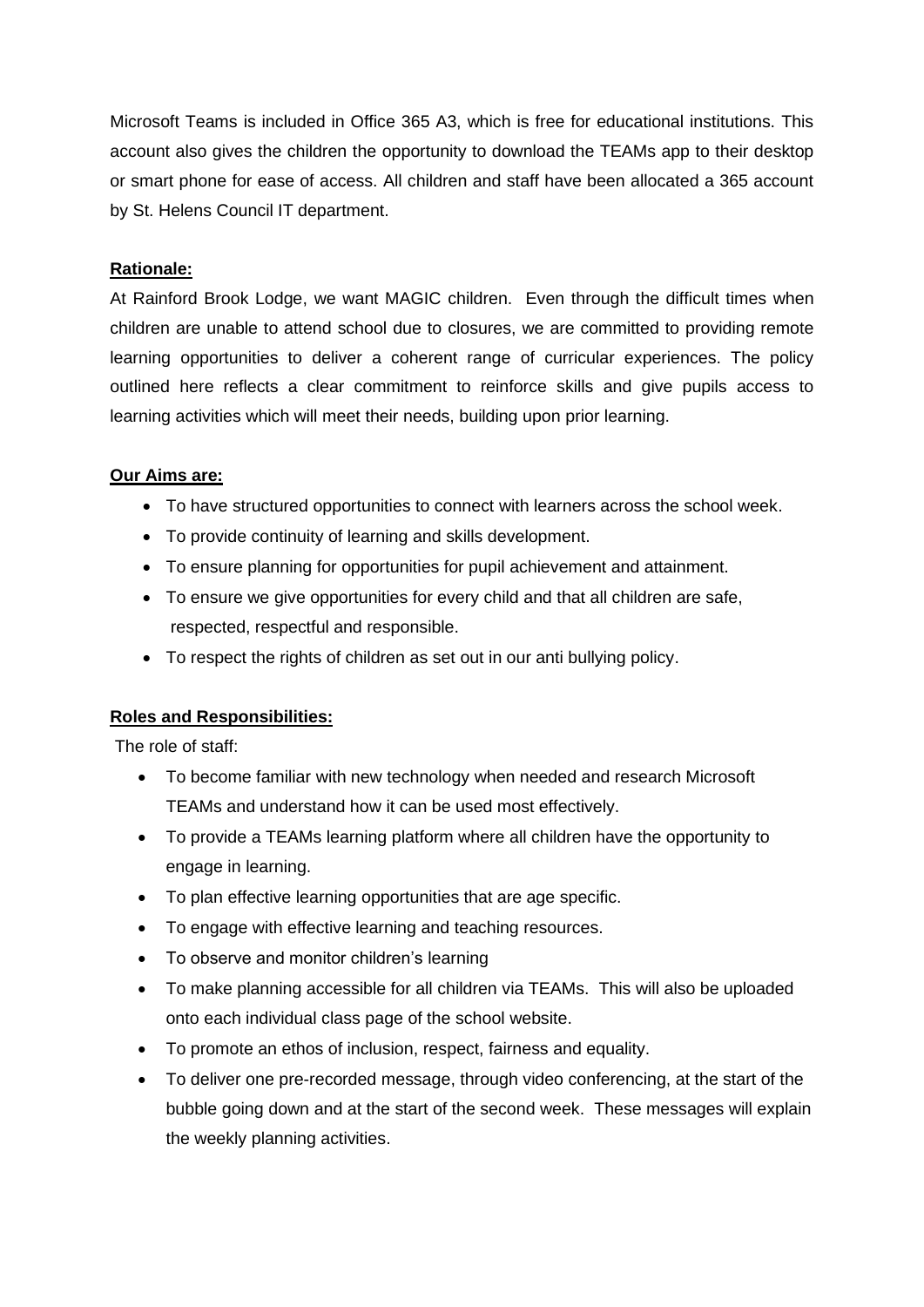- Ensure that cyber resilience and Internet safety is central to all digital technology use as set out in the Computing and e safety Policy.
- To store pre-recorded sessions on their Office 365 account in case they need to be reviewed at any time.
- To provide support and guidance for pupils and parents when needed.
- To keep abreast of research and national agenda and demonstrate an ongoing commitment to professional learning.

The role of the pupils:

- To participate in online learning and activities as published by their teachers.
- To ensure everyone feels valued, respected and included, children, staff and parents.
- To promote respect in relation to the rights of others
- To contribute their views through Microsoft TEAMs when required.
- To offer peer support and guidance through shared learning.
- To show respect at all times.

The role of parents:

- To encourage pupils to access learning through TEAMs and associated activities.
- To support the school values as set out in the e safety and anti-bullying policies on the website.
- To foster an open pathway of communication between the school and home where appropriate.
- To be made aware that all pre-recorded sessions are recorded by the teacher and stored on an internal storage device.

## **Remote Video Links:**

Children within Rainford Brook Lodge Primary School will never be asked to appear on camera and their voices or images will never be recorded by a member of staff through Microsoft TEAMs. When sessions are pre-recorded, 'Stream' will be used from the platform and the video saved centrally on Office 365 for security purposes. All videos will be stored on the staffs' 365 account for security purposes. Sessions will only be viewed again if an allegation or question arises and evidence from this lesson is needed.